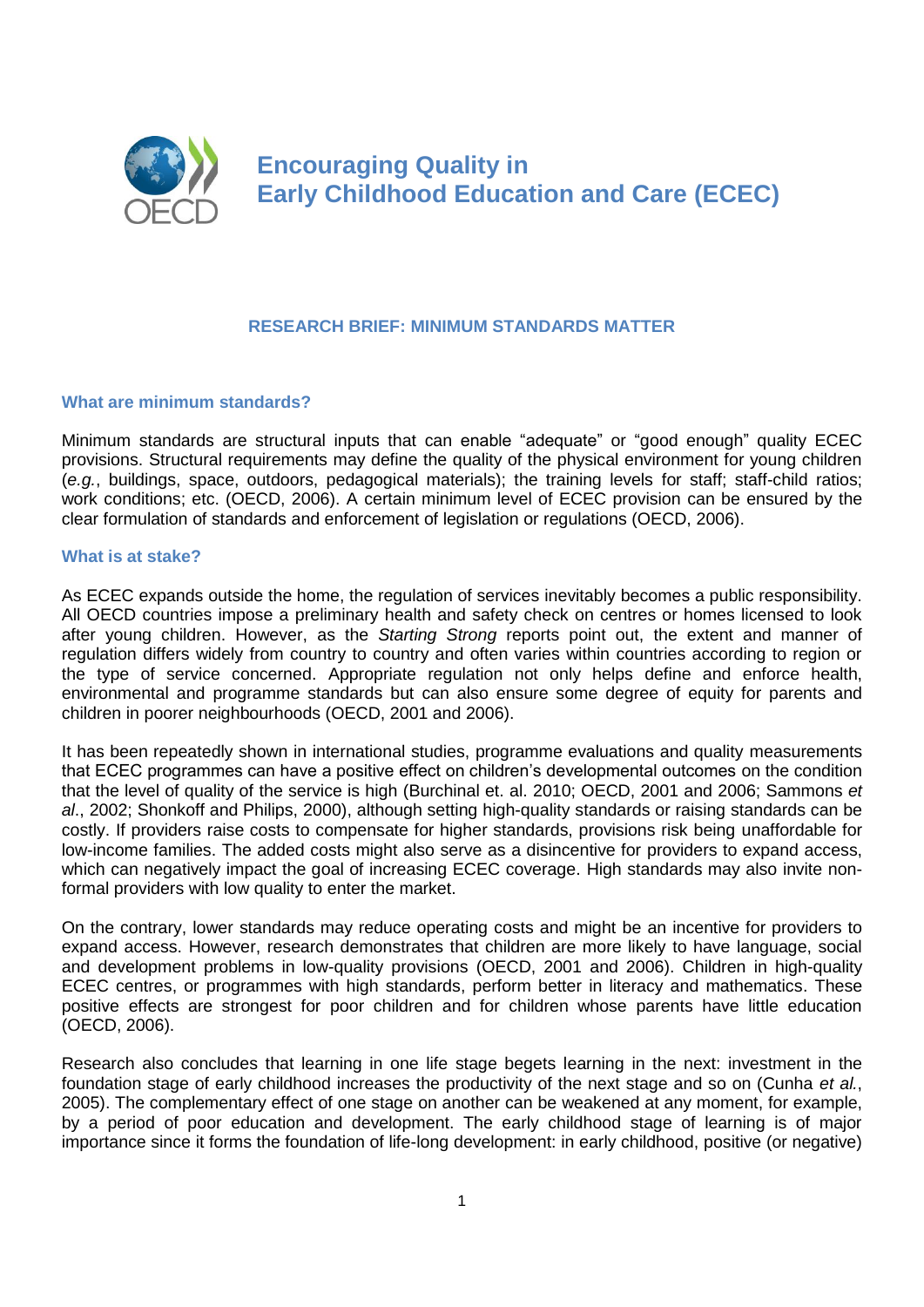dispositions towards society and learning are absorbed and the basic life skills acquired, such as cooperation with peers and adults, autonomy, meaning making, creativity, problem solving and persistence.

Furthermore, remedial education interventions targeting young school drop-outs or adults with poor basic skills are far more costly than early interventions such as ECEC and, according to research, are of limited benefit (Cunha and Heckman, 2010). Setting high minimum standards is therefore an investment not only in children but also in the future and society in general (OECD, 2006).

## **Why do minimum standards matter?**

Minimum standards can guarantee the health and safety of children in ECEC environments. They can ensure the conditions of learning and care by defining duration, staff qualification levels and curriculum to shape staff behaviour (Burchinal *et al*., 2009; OECD, 2001). National regulatory frameworks with appropriate minimum standards can better "level the playing field" by ensuring all children benefit from a minimum quality of education and care (Belsky, 2011; Eurydice, 2009; Vandenbroeck, 2011). Raising standards or setting minimum standards can help reduce knowledge gaps for all, although the effect is greater for low-income, immigrant and minority children (OECD, 2006 and 2011).

Although minimum standards can contribute to high-quality ECEC, countries do not *have* to set standards on all quality aspects; but this is rare. On what aspects countries need minimum standards depends on specific contexts, such as the current level of quality. Sweden, for example, is a country without minimum standards for, *e.g.*, space per child or staff-child ratio given that the level of quality is above the standard; it is indeed known as a country with a high-quality ECEC sector. The country has regulated minimum standards regarding staff qualification and a curriculum, which sets out goals for the quality of ECEC activities (OECD, 2006).

Due to increasing research on quality aspects and standards, there is now a considerable amount of data and information on which quality aspects matter most and influence quality – and through this, child development. The meta analyses of cost-effectiveness studies can shed insights into how different programme standards can produce different outcomes (Figure 1, Table 1). This needs to be interpreted within context, such as the family backgrounds of children who participated in the programmes.



# Based on model pre-primary programmes for low-income children

**Figure 1.Returns on investment from high-quality ECEC programmes**

*Source*: Schweinhart, 2006; Heckmann *et al*., 2009.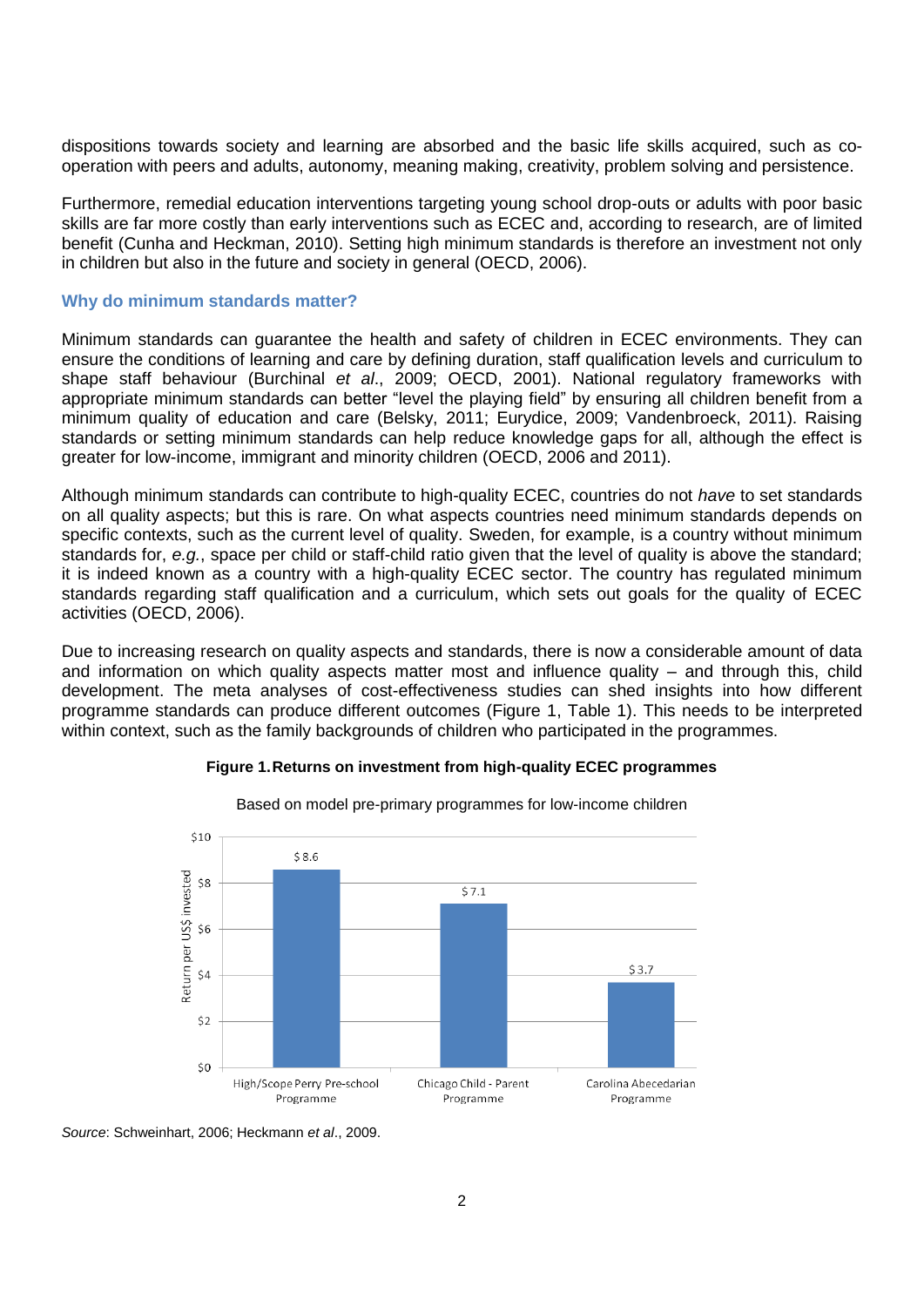## **Table 1. Features of high-quality ECEC programmes**

|                       | <b>High/Scope Perry Pre-</b><br>school Programme | <b>Chicago Child - Parent</b><br>Programme | Carolina Abecedarian<br>Programme |
|-----------------------|--------------------------------------------------|--------------------------------------------|-----------------------------------|
| Age range             | 3-4 years                                        | 3-4 years                                  | 0-5 years                         |
| <b>Duration</b>       | 2 years                                          | 2 years                                    | 5 years                           |
| Max. class size       | 13                                               | 17                                         | 12                                |
| Staff – child ratio   | 1:6.5                                            | 1:8.5                                      | 1:6                               |
| Teacher qualification | BA + certification                               | BA + certification                         | BA or equivalent                  |

*Source*: Schweinhart, 2006; Heckmann *et al*., 2009.

#### **What aspects matter most?**

There is no doubt that well-resourced ECEC systems have greater potential to systematically raise minimum standards (OECD, 2006), although the exact effect on children from regulating higher structural inputs cannot always be predicted. For example, it is difficult to know how teacher qualifications actually impact teacher success. Individual staff factors, such as intelligence, motivation and job satisfaction, can combine with previous training to predict teacher quality. Having certain and uncertain factors in mind, policy makers still need to make a decision. The following section summarises the key research findings on ECEC structural inputs.

### *Staff-child ratios and group size*

Staff-child ratios play a key role in ensuring quality for better child development (OECD, 2006). It is generally the most consistent predictor of high-quality learning environments because it increases the potential for frequent and meaningful interactions (Pianta *et al*., 2009; UNESCO, 2004). Children are found to perform better in cognitive areas at age 15 when enrolled in programmes of longer duration with high staff-child ratios and high per child expenditures (Figure 2). High staff-child ratios can also ensure safer environments for children since staff have a lower number of children to look after (Pianta *et al*., 2009).

Besides staff-child ratios, small group size is considered as a predictor for more individualised attention and frequent interactions (NIEER, 2006; UNESCO, 2004). Younger and disadvantaged children tend to benefit more from smaller group sizes than older or more advantaged children due to increased attention from staff and more interactive dialogue opportunities. However, some studies have shown little relationship between group size and educational effectiveness, suggesting that other inputs may be more influential, such as the staff-child ratio (NIEER, 2004). For example, Chetty *et al*. (2011) have found a weak relationship between pre-primary group size and college attendance and no relationship with future earnings.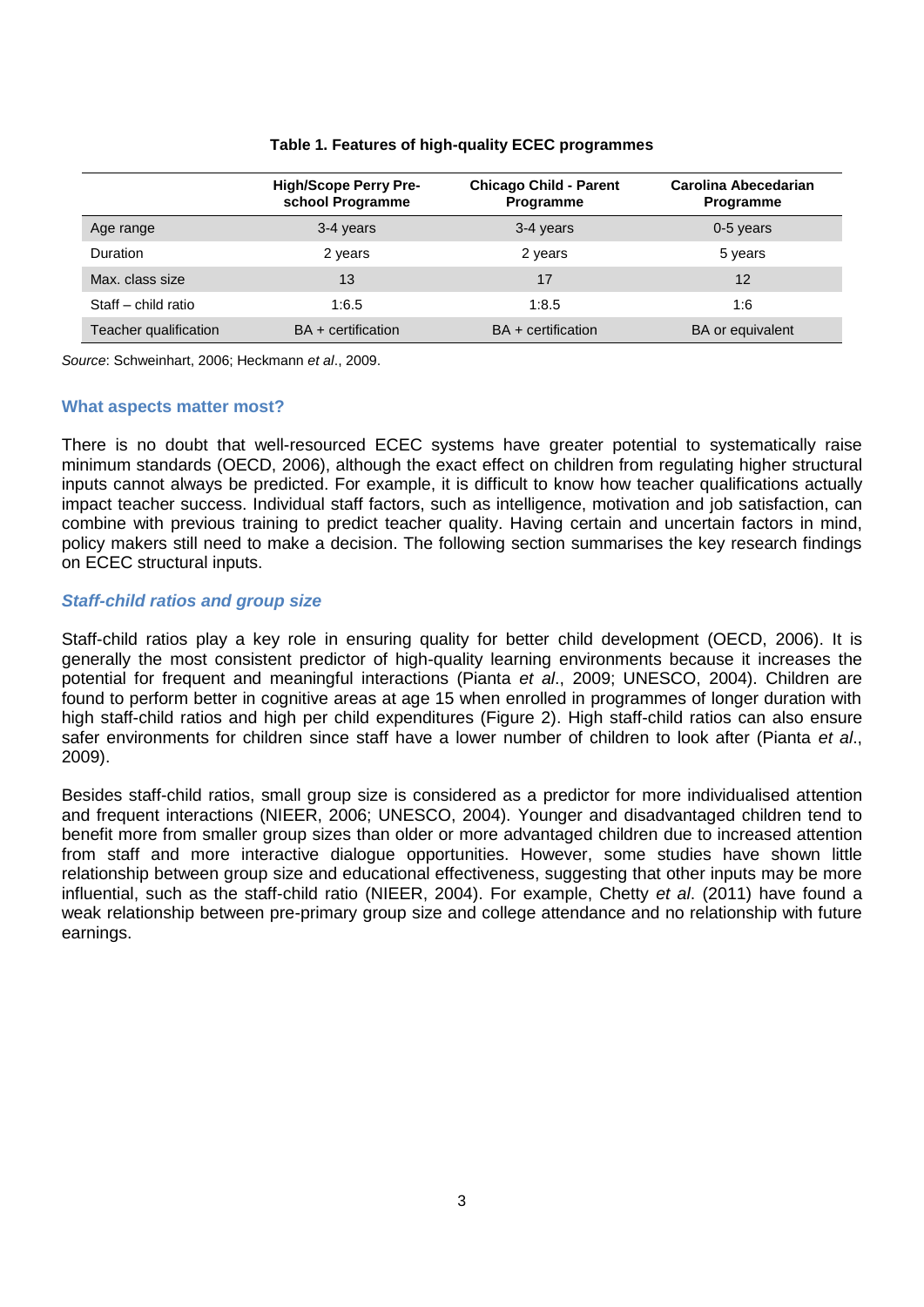## **Figure 2.Structural ECEC inputs improve student performance at 15 years**

#### Based on PISA 2009 results

Average score point difference associated with attending pre-primary education in school systems that:



Note: The score point differences above are statistically significant.

*Source*: OECD, 2011.

### *Staff qualification level and specialised training*

Setting the minimum qualification level plays a key role in ensuring healthy child development. Most research claims that better educated preschool teachers with specialised ECEC training are more effective in providing stimulating staff-child interactions. It can lead to greater vocabularies and increased ability to solve problems in teaching staff. Besides this, qualified teachers are better able to engage children, elicit their ideas and monitor their progress (NIEER, 2006), and they tend to provide children with more stimulating, warm and supportive interactions leading to longer term positive impacts (OECD, 2001).

Striking the right balance between the level and quantity of a qualified workforce can be a challenge. On one hand, formal education standards need to be high enough to produce high-quality learning environments and lead to desirable, country-specific child outcomes. On the other, higher teacher qualifications might also lead to higher salary expectations. If standards surpass what ECEC providers are able to afford, this might negatively impact quality (Bender *et al*., 2007).

A clear indication of the impact of practitioner quality comes from EPPE (Effective Provision of Pre-School Education) research in England (United Kingdom). This study found that higher proportions of staff with low-level qualifications were associated with poorer child outcomes on social relationships with peers and children's co-operation and were associated with higher levels of anti-social behaviour. Practitioners with specialised training and higher education were linked to positive child-adult interactions including praising, comforting, questioning and responding to children (Elliott, 2006; Shonkoff and Philips, 2000). However, it is not the qualification *per se* that affects outcomes but the ability of the staff member to create a better pedagogic environment that makes the difference (Elliott, 2006).

### *Staff salaries*

Setting minimum wages for ECEC staff can increase the motivation of current staff and attract highly motivated and qualified professionals to the sector; indirectly, this can improve child development and outcomes (NIEER, 2003). Competitive wages attract a strong professional staff that is more likely to be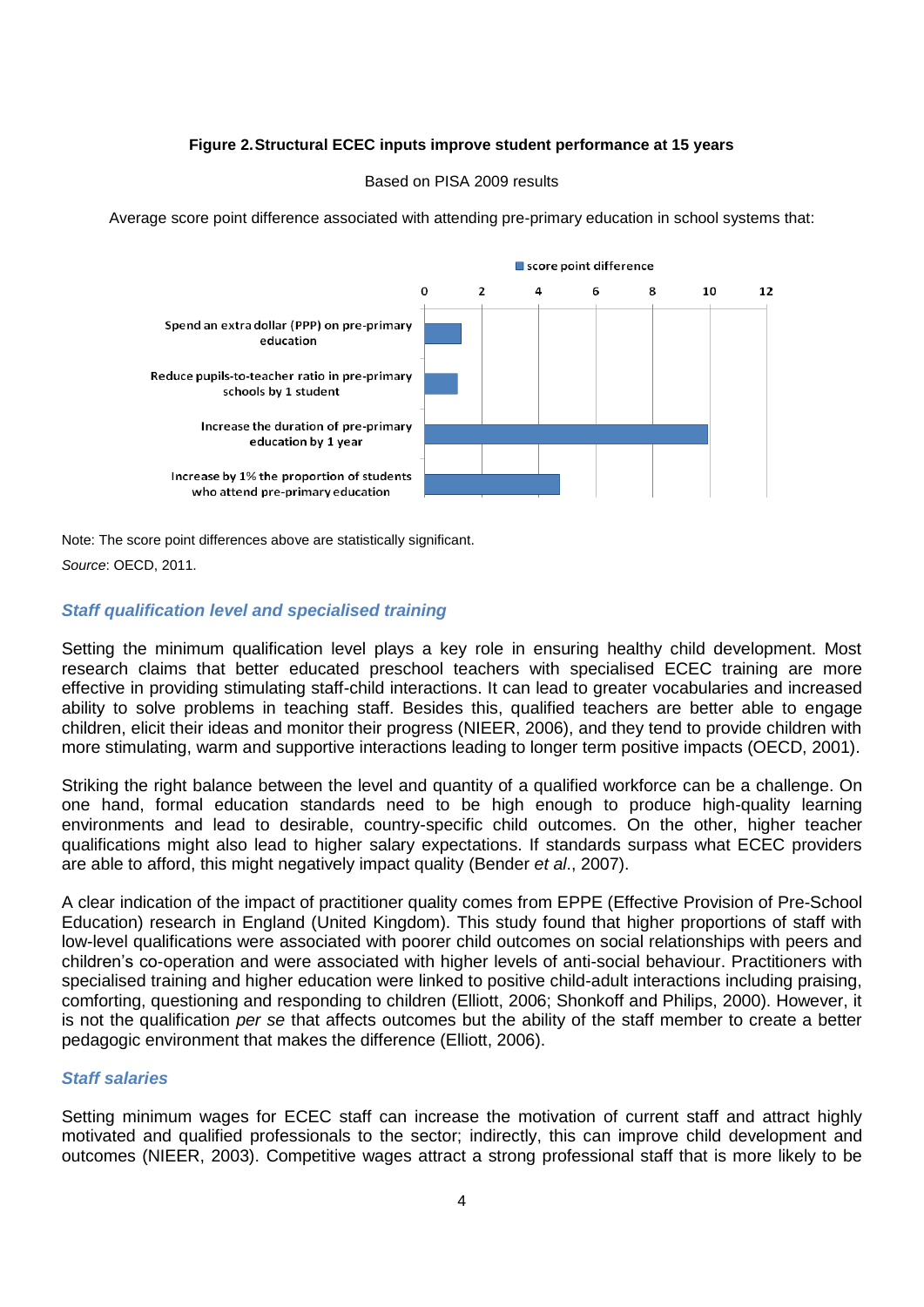satisfied with their jobs, perform well and make long-term career commitments leading to lower staff turnover rates. The latter generally results in stronger relationships between staff and children, calmer, less aggressive child behaviour, and improved language development (CCL, 2006). Staff with low wages are more likely to take on second jobs, lowering their performance through greater fatigue and less commitment (Centre for Families, Work and Well-being, 2000). A research study demonstrated that fully qualified pre-primary teachers who were given higher salaries equivalent to their primary education colleagues resulted in student performance that was two or more times larger in literacy and math (Pianta *et al*., 2009).

# *Programme duration*

While there are mixed research findings about the impact of programme intensity (part-time or full-time), the duration of programme participation seems to be more consistently associated with long-term intellectual gains and future achievement (Love *et al*., 2003; Melhuish *et al*., 2004; Smith, 2003). Positive signs of increased duration include greater vocabularies, word analysis, math achievement and better memory (Belsky *et al*., 2007; Glass, 2004). Higher "dose" programmes also have more visible long-term impacts, as they more often reduce "fade out" effects (Eurydice, 2009). As an example, the OECD PISA study found that an extension of participation in ECEC of one year leads to an improvement of ten score points in PISA<sup>1</sup>, an international student assessment test at age 15 (OECD, 2011).

However, some literature has pointed to potential negative effects of non-maternal care on child attachment and security during the first months or years of a child's life, noting increased chances of externalising aggression and disobedience (Belsky *et al*. 2007; Belsky, 2011). However, such negative behavioural problems are relatively short-lived and can be reduced through good quality and consistent care (Love *et al*., 2003).

## *Curriculum*

The presence of a curriculum, or learning and well-being standards, can help ensure more consistency among ECEC services in a country or region. Curricula help prioritise certain learning elements and provide common goals for educators and centres (OECD, 2006). This is particularly important in unregulated ECEC environments, which often serve the youngest children.

A well-planned and co-ordinated curriculum is crucial. First, it ensures that important learning areas are covered. Second, the curriculum can act as a tool to shape staff behaviour to ensure continuous child development from age zero to compulsory, or even beyond compulsory, schooling. Such curricula help to promote a more even level of quality across age groups and provision; guide and support professional staff in their practice; facilitate communication between staff and parents; and ensure pedagogical continuity between ECEC and school (OECD, 2006).

# *Physical environment*

Research demonstrates that the design, layout and space of ECEC environments can influence a child's learning, creativity, behaviour and cultural interests (Dearing *et al*., 2009). Cross cultural studies of preschool quality highlight that the quality of conditions for children's learning depend on physical space in addition to staff-child ratios and staff working environment (Sheridan and Schuster, 2001; Sheridan *et al*., 2009). Specifically, well-defined spaces and boundaries are associated with more positive classroom interactions and increased time spent exploring environments (CCL, 2006). Based on research findings, numerous countries have set minimum "space per child" benchmarks, which gradually decrease with age (Childhood Resource and Research Unit, 2004).

 $1$  The PISA test assigns a score for students on a scale from 0 to 700.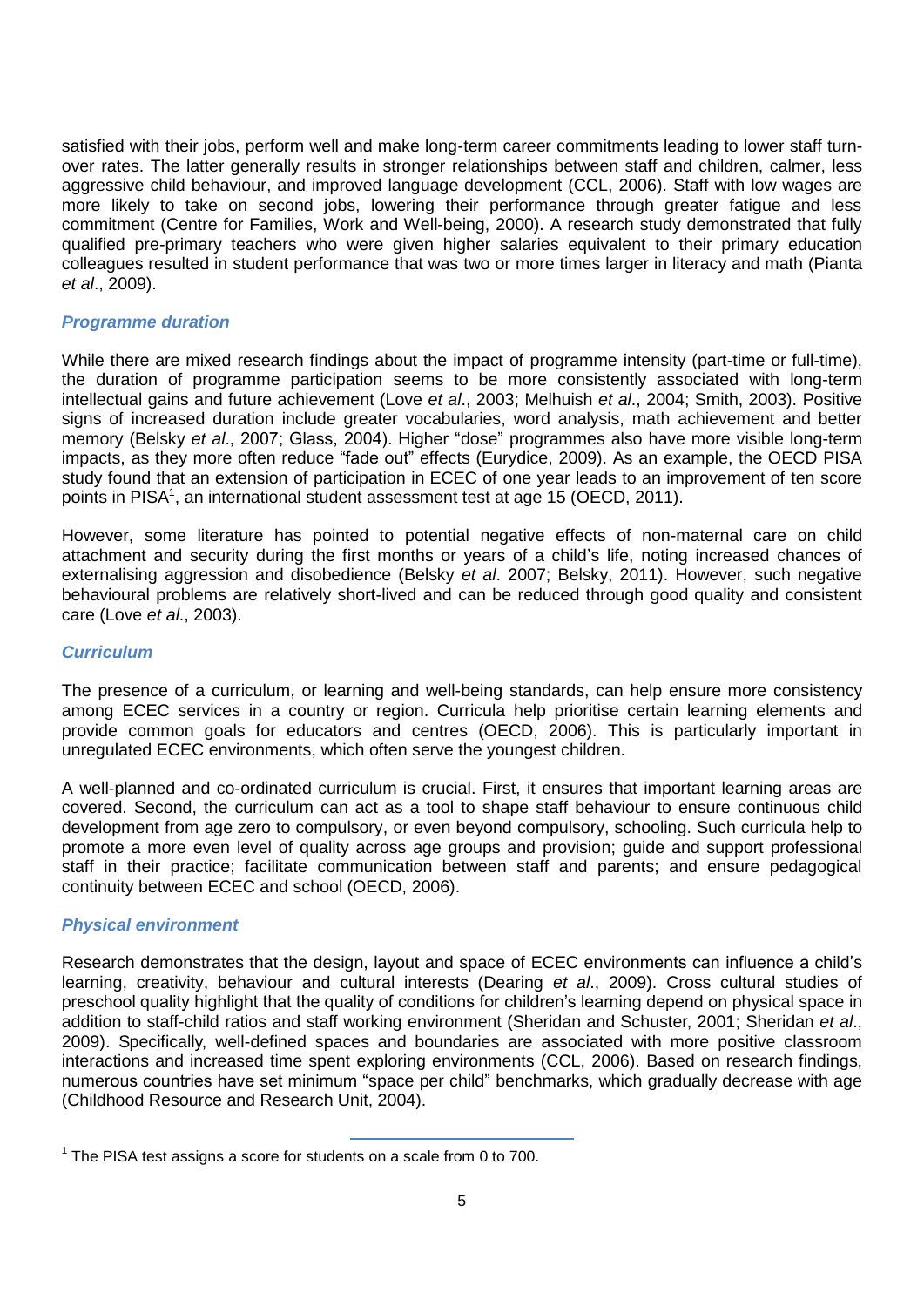# *Staff gender and diversity*

Women represent the overwhelming majority ECEC teachers and care givers in OECD countries. But it is important for children – particularly boys – to have a strong male role model in the classroom or centre. A reinforced male presence is critical to counter traditional views of women in child rearing and ensure that school and learning remain gender neutral (OECD, 2006).

Among the predominantly female workforce, there are few teachers coming from minority and ethnic communities. The diversity of staff is beneficial for children to open their minds to new ideas, counter stereotypes and encourage respect for multi-cultural learning (OECD, 2006).

# **What are the policy implications?**

## *Applying the common regulatory standards for all forms of ECEC provision*

Creating and consistently enforcing standards at different levels of the ECEC system sets a guarantee that a minimum level of safety, health and quality for children is ensured. For equity reasons, regulations need to apply to all settings, whether they are publicly or privately operated, and should cover infanttoddler, preschool and out-of-school provision. At the same time, regulations should recognise that different settings and age groups may require different standards. In order to meet standards, provision will need to be supported by a strong infrastructure of co-ordinated national-, state- and local-level mechanisms to assure adequate financing at a level that attracts and retains highly-trained early childhood staff (OECD, 2006).

One major difference in policy is the degree to which private (for-profit and non-profit) provision is covered in legislation. This is of particular concern, as, in many countries, the majority of children under age three attend settings in the private sector or are in informal arrangements (OECD, 2001).

## *Ensuring affordable universal access and minimum standards*

Governments are often faced with a challenge to choose between targeted higher quality provisions for disadvantaged groups or relatively low-quality programmes that are available to all (Dearing *et al*., 2009). In theory, targeted programmes are justified in compensating for social and economic disparity. But, in practice, there are problems trying to track dynamic patterns of disadvantage (Currie, 2001). Thus, targeted programmes focused on family income disparity may not be the best way to reach the groups most in need (Barnett, 2010). Research suggests that governments should sufficiently invest in preprimary programmes for children ages zero to six, providing all parents with consistent and affordable options for their children. However, there remain competing ideas on the extent of public responsibility for the youngest children (ages zero to three) (OECD, 2006).

A real advantage of encouraging universal coverage is that universally covered ECEC systems generally organise services more equitably, observe higher standards and employ more qualified personnel. Universal access does not necessarily entail achieving full coverage, as, at different ages and in different family circumstances, there will be variation in need and demand for ECEC (OECD, 2006).

## *Promoting participatory processes in defining minimum standards*

Defining and assuring quality should be a participatory and democratic process, involving different groups, including children, parents, families and professionals who work with children. The way in which quality is developed and the priorities and perspectives which are emphasised may vary across countries; and the enforcement of regulations is more likely to succeed when the authorities engage in consultative policy making and management and build up a general consensus about the need and relevance of standards (OECD 2001; 2006).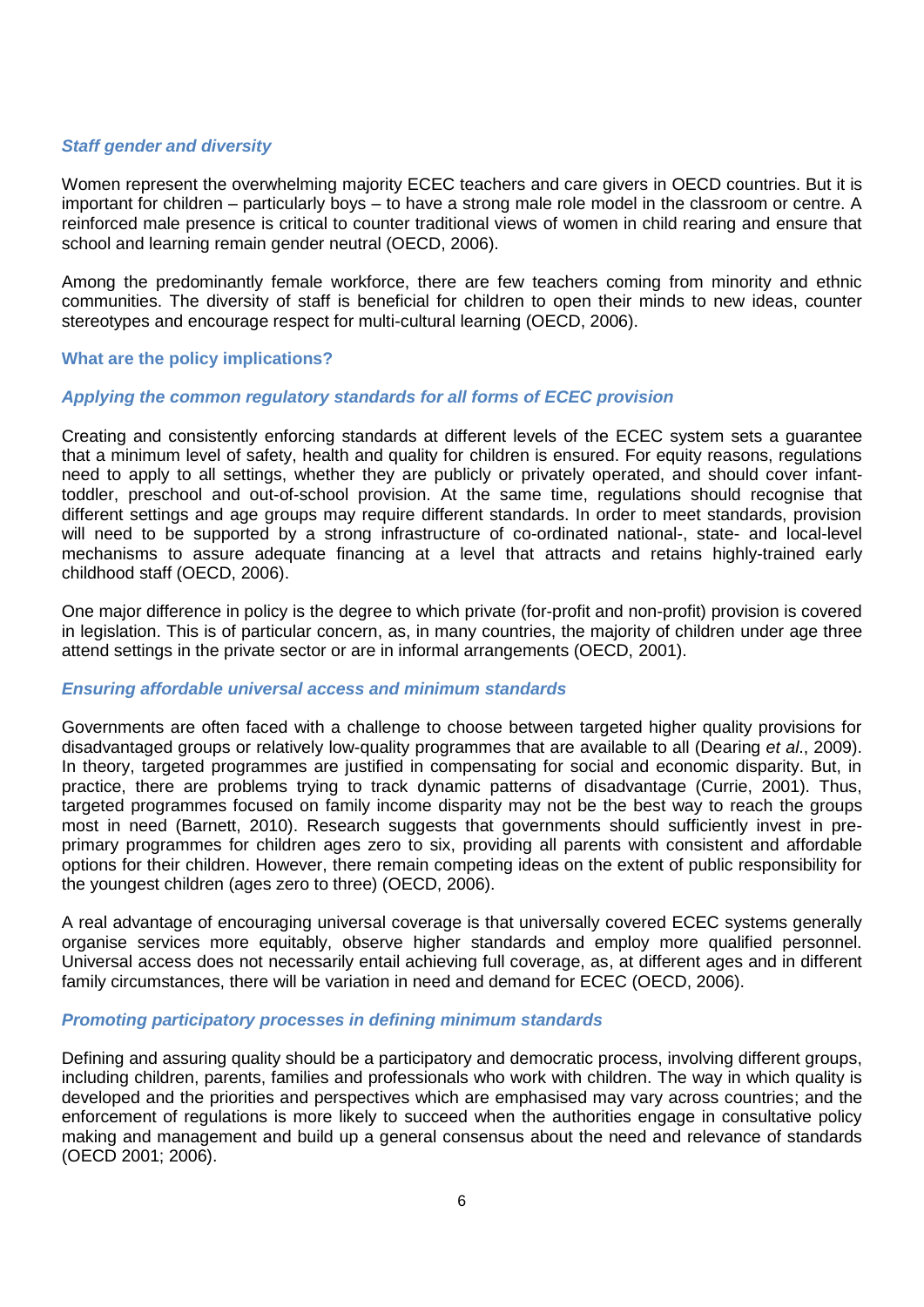# **What is still unknown?**

### *Long-term impacts of minimum standards*

Which specific minimum standards have the strongest lasting impact on children later in life is unclear. Research needs to provide more conclusive evidence on specific quality inputs, especially those with mixed findings, such as the lasting impact of small ECEC group sizes or the importance of indoor versus outdoor space for children. There is a need for research on the learning environments and physical conditions for young children in ECEC centres, including research on spaces that focus on the needs of young children.

#### *Research to reflect complex realities*

Policy makers, families and stakeholders need to have additional literature on key threshold levels where impacts are more or less often felt (Burchinal *et al*., 2010). There is also little research on which structural inputs work best in combination to improve key cognitive areas and socio-emotional skills. There is also little information on how key inputs are "received" by target groups. For example, we know that younger children (as a whole) can benefit from smaller group sizes, especially disadvantaged children, but evidence is lacking for girls and other sub-groups.

### *Impact of a diverse workforce on child development*

There is no solid research base on the effects of having a diverse workforce on child outcomes. Longitudinal studies could shed light on the impacts of an all-female staff on the subsequent performance of boys and girls in primary school and beyond as well as the impact or relevance of having ECEC staff with immigrant backgrounds on child outcomes.

### *Optimal assurance of non-regulated care services*

There is very little data and there are few monitoring practices on informal child care services, particularly affecting the zero-to-three age group. It is therefore important to explore innovative ways to ensure a minimum level of quality or minimum standards in non-regulated environments for the health, safety and well-being of children.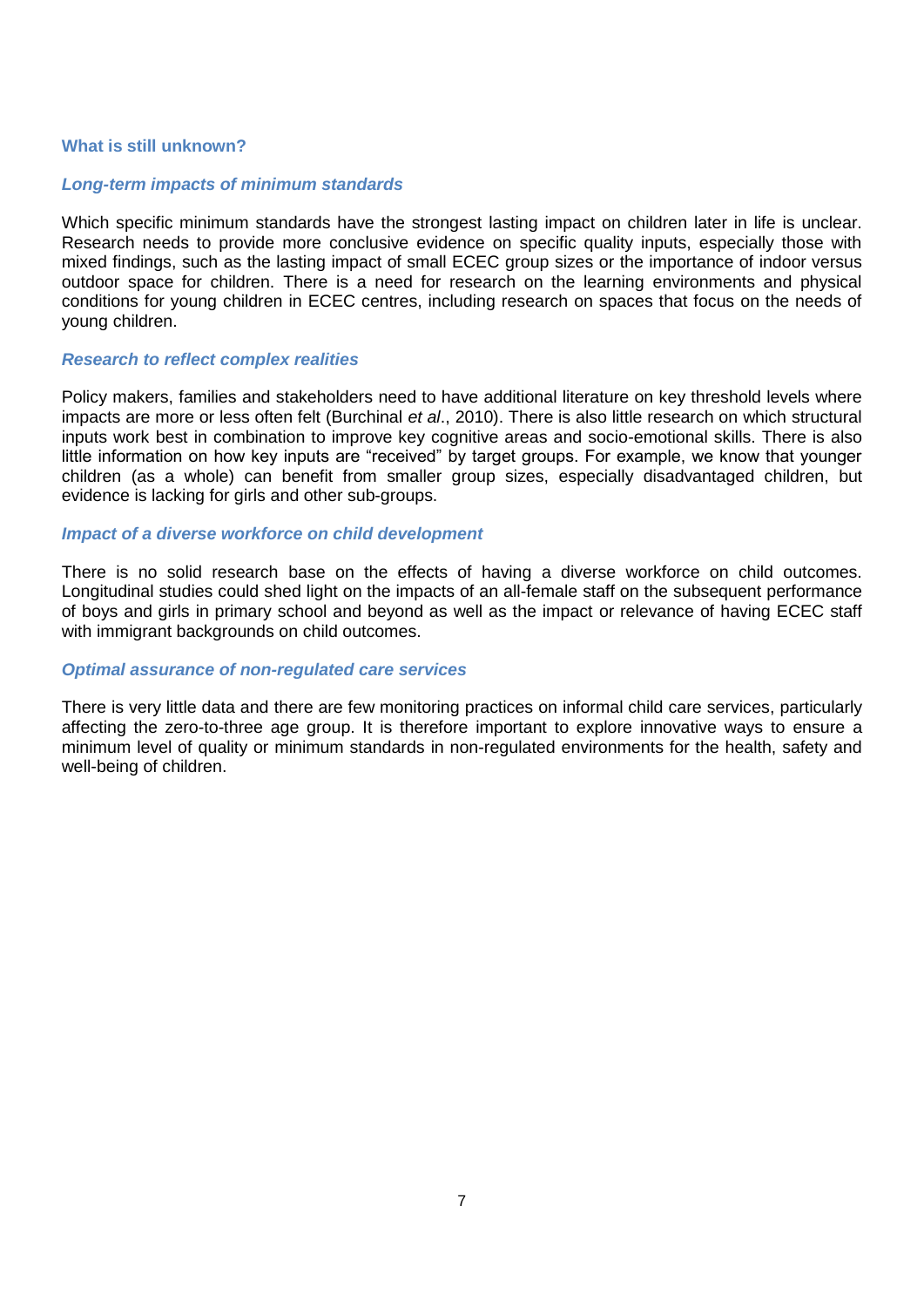#### **REFERENCES**

- Barnett *et al*. (2010)*,* "The Effects of Preschool Education: What We Know, How Public Policy Is or Is Not Aligned With the Evidence Base, and What We Need to Know", *Psychological Science in the Public Interest*, Vol.10, No. 2, pp. 49-88.
- Belsky, J., D. Vandell, M. Burchinal , K.A. Clarke-Stewart, K. McCartney, M.T. Owen and The NICHD Early Child Care Research Network (2007), "Are There Long-term Effects of Early Child Care?", *Child Development*, Vol. 78, No. 2, pp. 681-701.
- Belsky, J. (2011), "Child Care and Its Impact on Young Children", *Encyclopedia on Early Childhood Development*, Centre of Excellence for Early Childhood Development and Strategic Knowledge Cluster on Early Child Development, Montreal, available at: www.childencyclopedia.com/pages/PDF/BelskyANGxp3-Child\_care.pdf, accessed 22 September 2011.
- Bender *et al*. (2007), "Teachers' Education, Classroom Quality, and Young Children's Academic Skills: Results From Seven Studies of Preschool Programmes"*, Child Development*, Vol. 78, No. 2, pp. 558-580.
- Burchinal *et al*. (2010), "Threshold Analysis of Association between Child Care Quality and Child Outcomes for Low-income Children in Pre-kindergarten Programmes", *Early Childhood Research Quarterly,* No. 25, pp. 166-176.
- Canadian Council on Learning (CCL) (2006), "Why is High-Quality Child Care Essential? The link between Quality Child Care and Early Learning", *Lessons in Learning*, CCL, Ottawa.
- Centre for Families, Work and Well-being (2000), *You bet I Care! A Canada-wide Study on Wages, Working Conditions and Practices in Child Care Centres*, Centre for Families, Work and Well-being, Guelph.
- Childhood Resource and Research Unit (2004), "Quality Targets in Services for Young Children", working document for the Quality By Design project, Childhood Resource and Research Unit, Toronto.
- Chetty *et al*. (2011), "How Does Your Kindergarten Classroom affect Your Earnings? Evidence from Project Star", *Quarterly Journal of Economics*, forthcoming.
- Cunha, F., J. Heckman, L. Lochner and D.V. Masterov (2005), "Interpreting the Evidence of Life-Cycle Skill Formation", *IZA Discussion Paper Series 1575*, Institute for the Study of Labour (IZA), Bonn, Germany.
- Cunha, F. and J.J. Heckman (2010), "Investing in Our Young People", *IZA Discussion Papers 5050*, Institute for the Study of Labor (IZA), Bonn, Germany.
- Currie, J. (2001), "Early Childhood Education Programmes", *Journal of Economic Perspectives*, Vol. 15, No. 2, pp. 213-238.
- Dearing *et al*. (2009), "Does Higher Quality Early Child Care Promote Low-Income Children's Math and Reading Achievement in Middle Childhood?", *Child Development*, Vol. 80, No. 5, pp.1329-1349.
- Elliott, A. (2006), "Early Childhood Education: Pathways to Quality and Equity for all Children", *Australian Education review,* 50, 2006.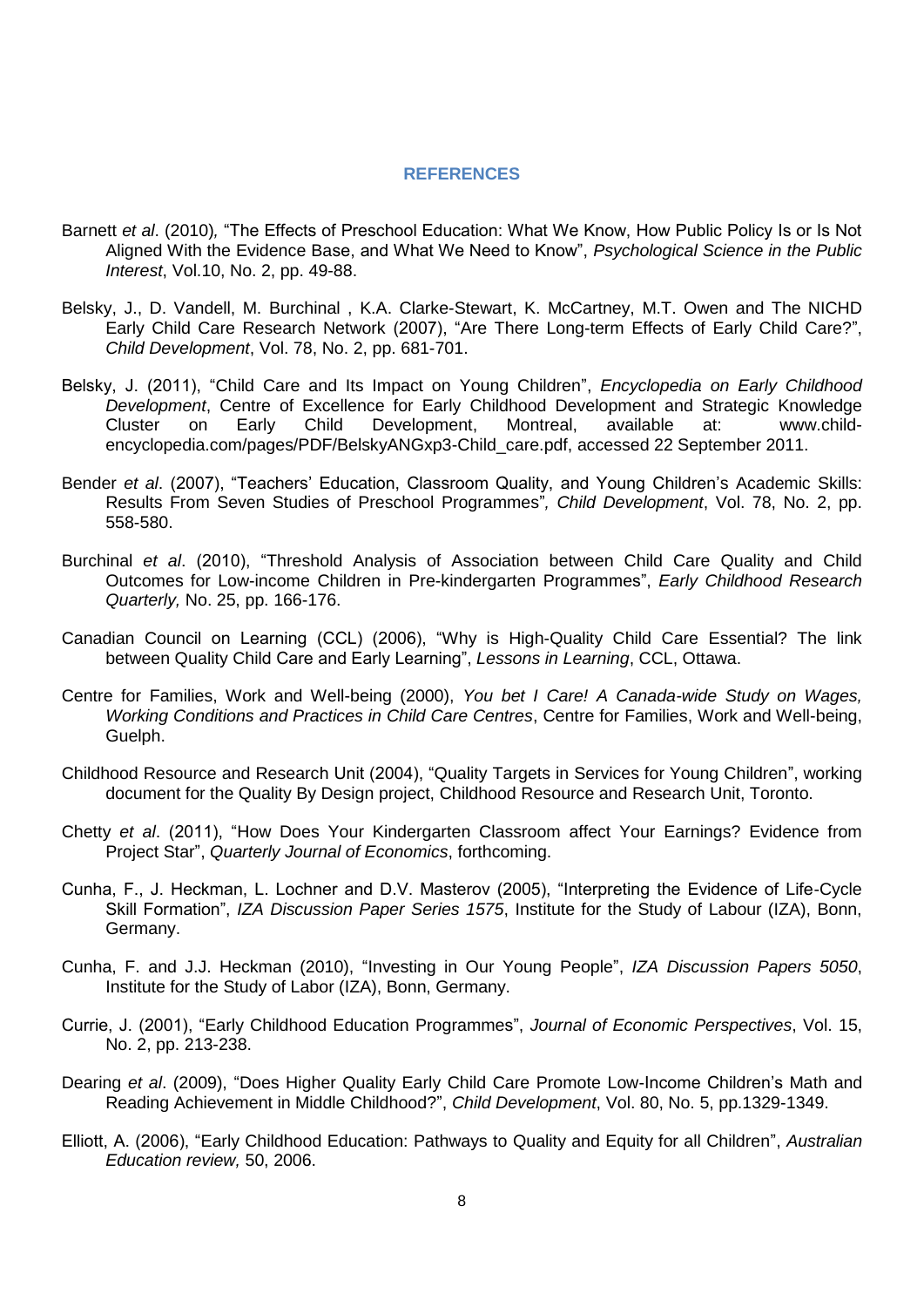- Eurydice (2009), Early Childhood Education and Care in Europe: Tackling Social and Cultural Inequalities, Eurydice, Brussels.
- Glass, G. (2004), "More than Teacher Directed or Child Initiated: Preschool Curriculum Type, Parent Involvement, and Children's Outcomes in the Child-Parent Centres", *Education Policy Analysis Archives*, Vol. 12, No. 72, pp. 1-38.
- Heckman J.J., S.H. Moon, R. Pinto, P.A. Savelyev and A. Yavitz (2009), "The Rate of Return to the HighScope Perry Preschool Program", *Journal of Public Economics*, Vol. 94, No. 1-2, pp. 114-128
- Love *et al*. (2003), *Child Care Quality Matters: How Conclusions May Vary With Context*, Department of Child, Youth and Family Studies, University of Nebraska, Lincoln.
- Melhuish *et al*. (2004), "The Effective Provision of Pre-School Education (EPPE) Project: Findings from Pre-school to end of Key Stage 1", *Sure Start*, United Kingdom.
- National Institute for Early Education Research (NIEER) (2003), "Low Wages = Low Quality: Solving the Real Preschool Teacher Crisis", *Policy Brief*, NIEER, New Jersey.
- NIEER (2004), "Class Size: What's the Best Fit?" *Policy Brief*, NIEER, New Jersey.
- NIEER (2006), "Increasing the Effectiveness of Preschool Programmes", *Policy Brief*, NIEER, New Jersey.
- OECD (2001), Starting Strong I: Early Childhood Education and Care, OECD, Paris.
- OECD (2006), Starting Strong II: Early Childhood Education and Care, OECD, Paris.
- OECD (2011), "PISA in Focus 1: Does participation in pre-primary education translate into better learning outcomes at school?", OECD, Paris.
- Pianta *et al*. (2009)*,* "The Effects of Preschool Education: What We Know, How Public Policy Is or Is Not Aligned With the Evidence Base, and What We Need to Know", *Psychological Science in the Public Interest*, Vol.10, No. 2, pp. 49-88.
- Sammons *et al.* (2002), *The Effective Provision of Pre-School Education (EPPE) Project: Technical Paper 8a - Measuring the Impact of Pre-School on Children's Cognitive Progress over the Pre-School Period*, London: DfES/Institute of Education, University of London.
- Schweinhart, L. (2006), "Preschool Programmes", *Encyclopedia on Early Childhood Development*, Centre of Excellence for Early Childhood Development and Strategic Knowledge Cluster on Early Child Development. Montreal, available at: www.childencyclopedia.com/pages/PDF/SchweinhartANGxp.pdf, accessed 22 September 2011.
- Sheridan, S., J. Giota, Y.M. Han, and J.Y. Kwon (2009), "A cross-cultural study of preschool quality in South Korea and Sweden: ECERS evaluations. *The Early Childhood Research Quarterly*, *24*, 142- 156.
- Sheridan, S. and K-M. Schuster (2001), "Evaluations of Pedagogical Quality in Early Childhood Education - A cross-national perspective", Department of Education, University of Gothenburg, Sweden, *Journal of Research in Childhood Education*, Fall/Winter 2001, Vol. 16, No. 1, pp. 109-124.